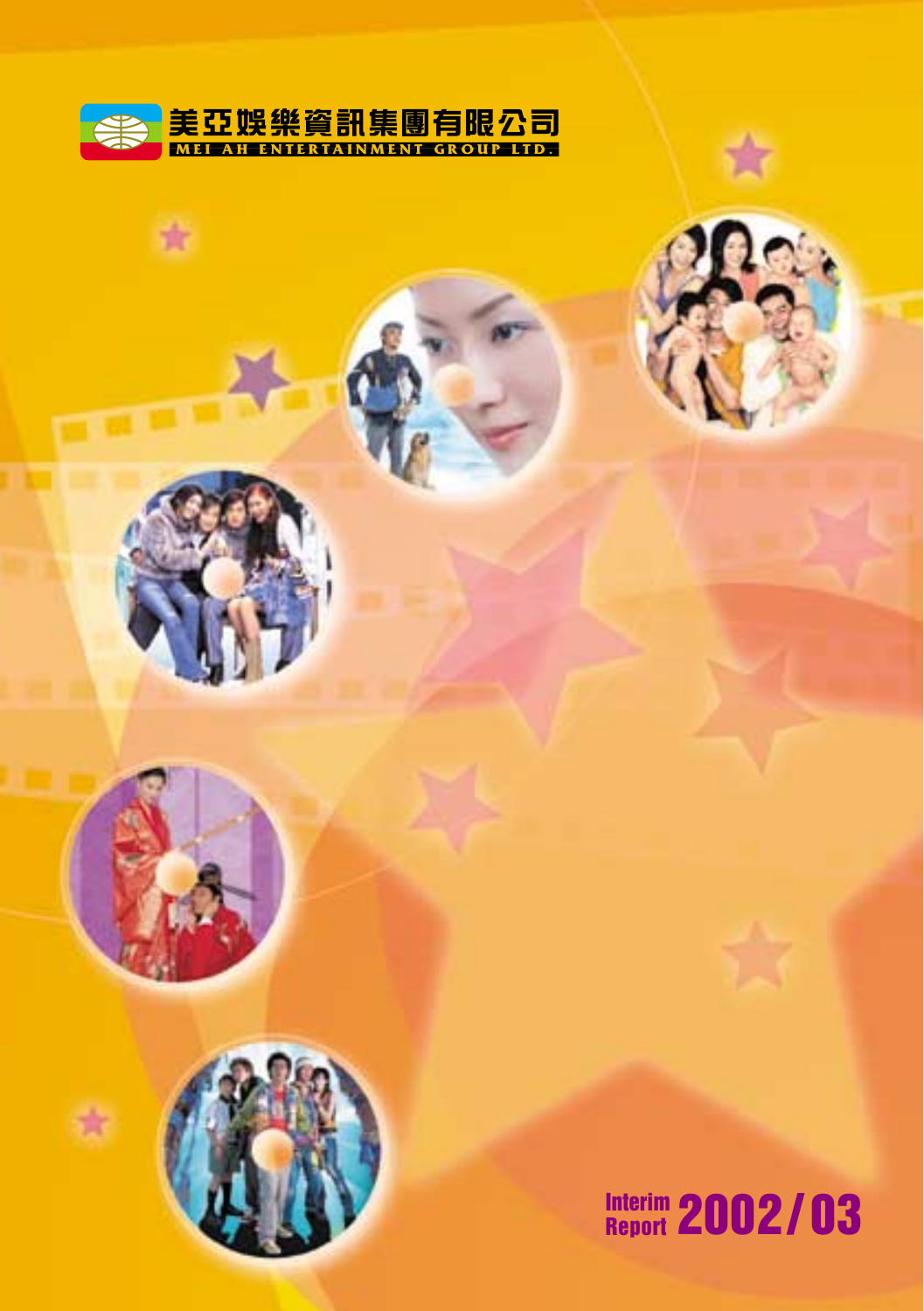The directors present the Interim Report and condensed accounts of the Company and its subsidiaries (the "Group") for the six months ended 30th September 2002. The consolidated results, consolidated cash flow statement and consolidated statement of changes in equity of the Group for the six months ended 30th September 2002, and the consolidated balance sheet of the Group as at 30th September 2002, all of which are unaudited and condensed, along with selected explanatory notes, are set out as follows:

## **CONDENSED CONSOLIDATED PROFIT AND LOSS ACCOUNT**

For the six months ended 30th September 2002

|                                                   |                | <b>Unaudited</b><br>Six months ended<br>30th September |                         |
|---------------------------------------------------|----------------|--------------------------------------------------------|-------------------------|
|                                                   | Note           | 2002<br><b>HK\$'000</b>                                | 2001<br><b>HK\$'000</b> |
| Turnover                                          | $\overline{2}$ | 88,654                                                 | 78,616                  |
| Cost of sales                                     |                | (75, 521)                                              | (60, 280)               |
| Gross profit                                      |                | 13,133                                                 | 18,336                  |
| Other revenues                                    |                | 4,847                                                  | 7,257                   |
| Other income                                      | 3              |                                                        | 6,166                   |
| Selling and marketing expenses                    |                | (5, 436)                                               | (4, 285)                |
| Administrative expenses                           |                | (20, 461)                                              | (21, 550)               |
| Operating (loss)/profit                           | 3              | (7, 917)                                               | 5,924                   |
| Finance costs                                     |                | (2, 303)                                               | (2, 162)                |
| Share of loss of a jointly controlled entity      |                | (182)                                                  | (661)                   |
| Share of (losses)/profits of associated companies |                | (429)                                                  | 682                     |
| (Loss)/profit before minority interests           |                | (10, 831)                                              | 3,783                   |
| Minority interests                                |                | 155                                                    |                         |
| (Loss)/profit attributable to shareholders        |                | (10, 676)                                              | 3,783                   |
| Basic (loss)/earnings per share                   | 6              | $(1.38 \text{ cents})$                                 | $0.49$ cents            |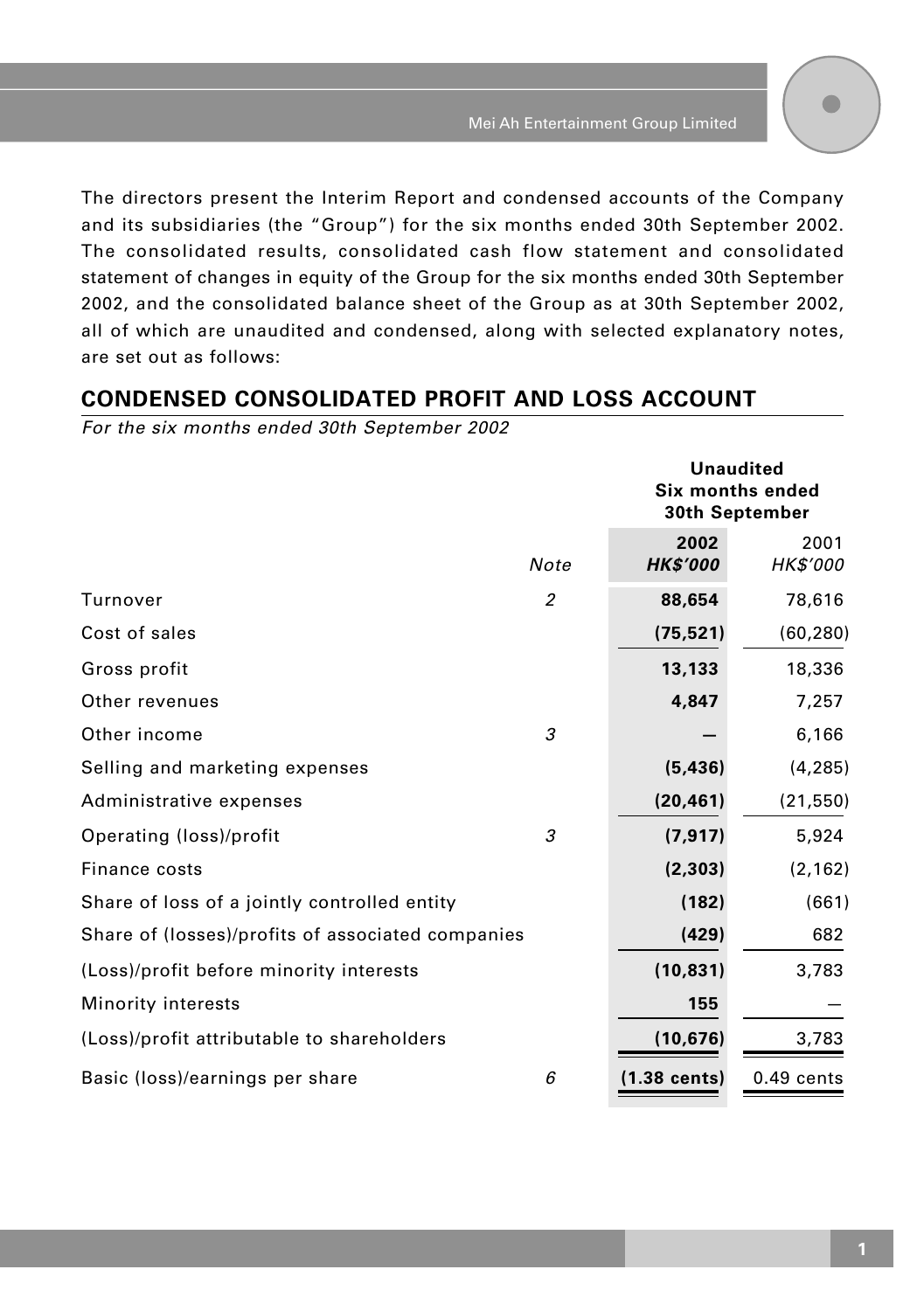

# **CONDENSED CONSOLIDATED BALANCE SHEETS**

As at 30th September 2002 and 31st March 2002

|                                                                                                                                                  |                | Unaudited<br>30th<br>September<br>2002                 | Audited<br>31st<br>March<br>2002                       |
|--------------------------------------------------------------------------------------------------------------------------------------------------|----------------|--------------------------------------------------------|--------------------------------------------------------|
|                                                                                                                                                  | Notes          | <b>HK\$'000</b>                                        | HK\$'000                                               |
| Fixed assets                                                                                                                                     | 7              | 181,482                                                | 176,513                                                |
| Interest in a jointly controlled entity                                                                                                          |                |                                                        |                                                        |
| Associated companies                                                                                                                             |                | 89,076                                                 | 94,689                                                 |
| Investment securities                                                                                                                            |                | 7,540                                                  | 3,023                                                  |
| Film rights and films in progress                                                                                                                | 7              | 15,081                                                 | 16,826                                                 |
| Film sub-licensing rights and deposits                                                                                                           | 7              | 31,622                                                 | 25,543                                                 |
| Current assets<br>Inventories<br>Accounts receivable<br>Prepayments, deposits and other receivables<br>Tax recoverable<br>Bank balances and cash | 8              | 10,315<br>24,372<br>13,136<br>1,285<br>1,793<br>50,901 | 11,771<br>21,735<br>15,910<br>1,285<br>1,248<br>51,949 |
| <b>Current liabilities</b><br>Accounts payable<br>Receipts in advance and accruals<br><b>Bills payable</b>                                       | 9              | 12,837<br>24,143<br>3,958                              | 9,605<br>16,334<br>4,750                               |
| Bank loans, secured<br>Obligations under finance leases<br><b>Bank overdrafts</b><br>— secured<br>- unsecured                                    | 10(a)<br>10(b) | 17,772<br>1,982<br>15,564<br>76,256                    | 15,381<br>1,460<br>13,045<br>39<br>60,614              |
| Net current liabilities                                                                                                                          |                | (25, 355)                                              | (8,665)                                                |
| Total assets less current liabilities                                                                                                            |                | 299,446                                                | 307,929                                                |
| Financed by:                                                                                                                                     |                |                                                        |                                                        |
| Share capital                                                                                                                                    | 11             | 77,100                                                 | 77,100                                                 |
| Reserves                                                                                                                                         |                | 183,885                                                | 194,561                                                |
| Shareholders' funds                                                                                                                              |                | 260,985                                                | 271,661                                                |
| <b>Minority interests</b>                                                                                                                        |                | (150)                                                  |                                                        |
| Long-term liabilities                                                                                                                            | 10             | 38,611                                                 | 36,268                                                 |
|                                                                                                                                                  |                | 299,446                                                | 307,929                                                |
|                                                                                                                                                  |                |                                                        |                                                        |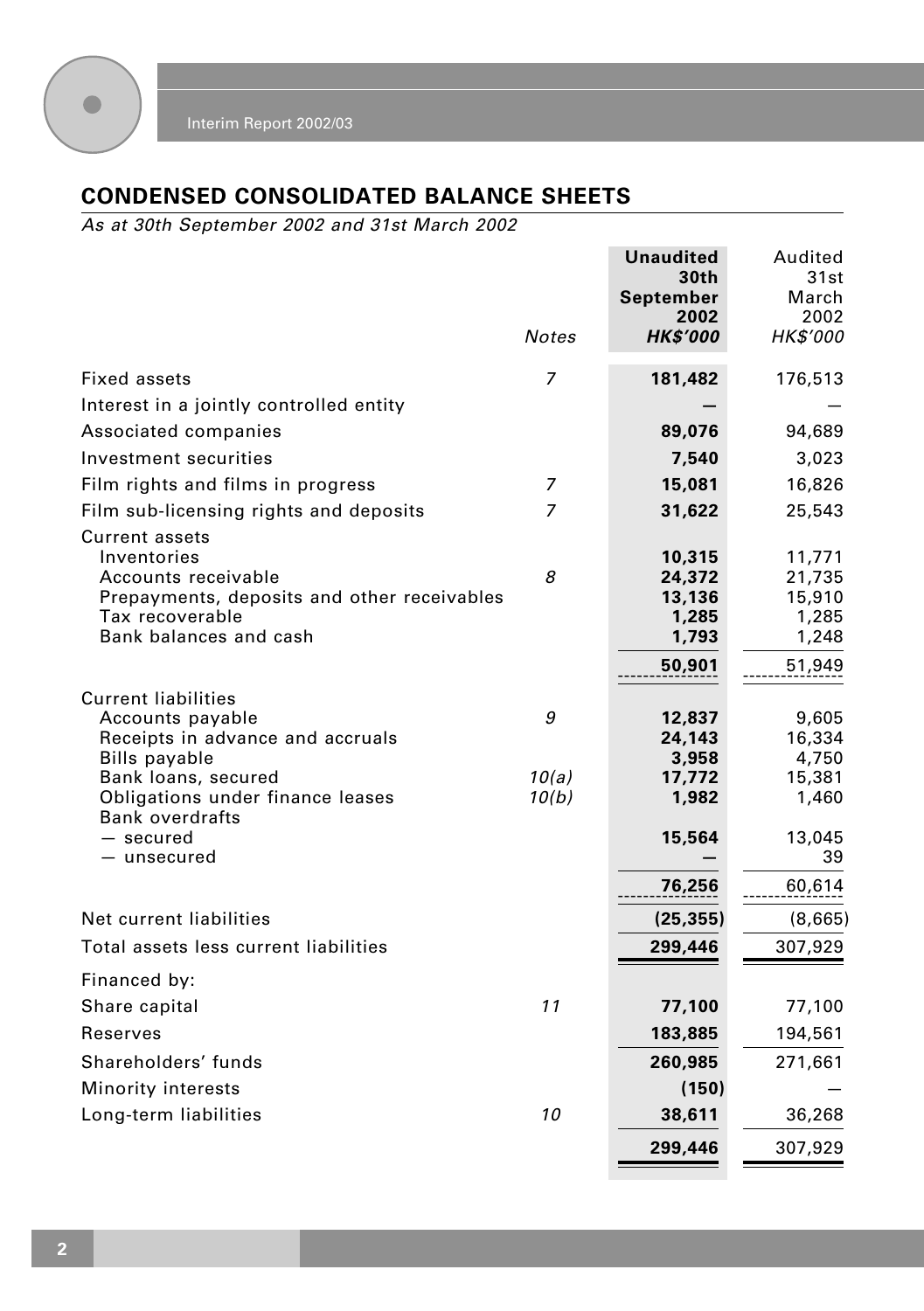# **CONDENSED CONSOLIDATED CASH FLOW STATEMENT**

For the six months ended 30th September 2002

|                                                    | <b>Unaudited</b><br><b>Six months ended</b><br>30th September |                 |
|----------------------------------------------------|---------------------------------------------------------------|-----------------|
|                                                    |                                                               |                 |
|                                                    |                                                               |                 |
|                                                    | 2002                                                          | 2001            |
|                                                    | <b>HK\$'000</b>                                               | <b>HK\$'000</b> |
| Net cash inflow from operating activities          | 48,585                                                        | 30,567          |
| Net cash outflow from investing activities         | (53, 338)                                                     | (38, 534)       |
| Net cash outflow before financing                  | (4, 753)                                                      | (7, 967)        |
| Net cash inflow from financing                     | 2,818                                                         | 4,303           |
| Decrease in cash and cash equivalents              | (1,935)                                                       | (3,664)         |
| Cash and cash equivalents brought forward          | (11, 836)                                                     | (12, 232)       |
| Cash and cash equivalents carried forward          | (13, 771)                                                     | (15, 896)       |
| Analysis of balances of cash and cash equivalents: |                                                               |                 |
| Bank balances and cash                             | 1,793                                                         | 1,305           |
| <b>Bank overdrafts</b>                             | (15, 564)                                                     | (17, 201)       |
|                                                    | (13, 771)                                                     | (15,896)        |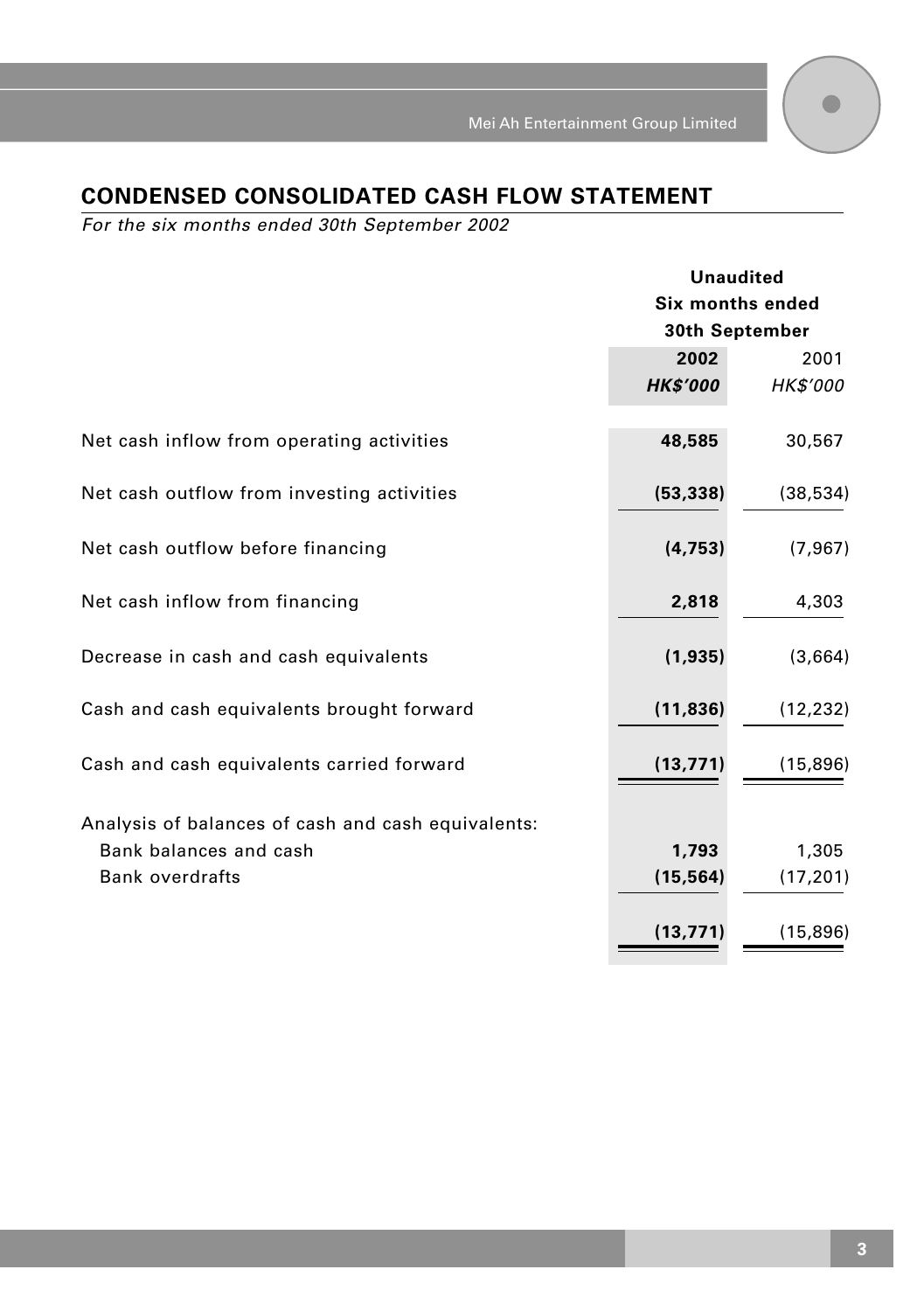

# **CONDENSED CONSOLIDATED STATEMENT OF CHANGES IN EQUITY**

For the six months ended 30th September 2002

|                                                                                     |      | <b>Unaudited</b><br><b>Six months ended</b><br>30th September |                    |
|-------------------------------------------------------------------------------------|------|---------------------------------------------------------------|--------------------|
|                                                                                     | Note | 2002<br><b>HK\$'000</b>                                       | 2001<br>HK\$'000   |
| Share capital<br><b>Brought forward</b><br>Repurchase of shares                     |      | 77,100                                                        | 77,112<br>(12)     |
| Carried forward                                                                     | 11   | 77,100                                                        | 77,100             |
| Share premium<br>Brought forward<br>Repurchase of shares                            |      | 222,791                                                       | 222,862<br>(31)    |
| Carried forward                                                                     |      | 222,791                                                       | 222,831            |
| Share redemption reserve<br>Brought forward and carried forward                     |      | 12                                                            |                    |
| Contributed surplus<br>Brought forward and carried forward                          |      | 128,418                                                       | 128,418            |
| Exchange difference<br>Brought forward and carried forward                          |      | (306)                                                         | (306)              |
| Investment properties revaluation reserve<br>Brought forward and carried forward    |      | 109                                                           | 4,233              |
| Other properties revaluation reserve<br>Brought forward and carried forward         |      |                                                               | 829                |
| <b>Accumulated losses</b><br><b>Brought forward</b><br>(Loss)/profit for the period |      | (156, 463)<br>(10, 676)                                       | (56, 688)<br>3,783 |
| Carried forward                                                                     |      | (167.139)                                                     | (52, 905)          |
| Shareholders' funds                                                                 |      | 260,985                                                       | 380,200            |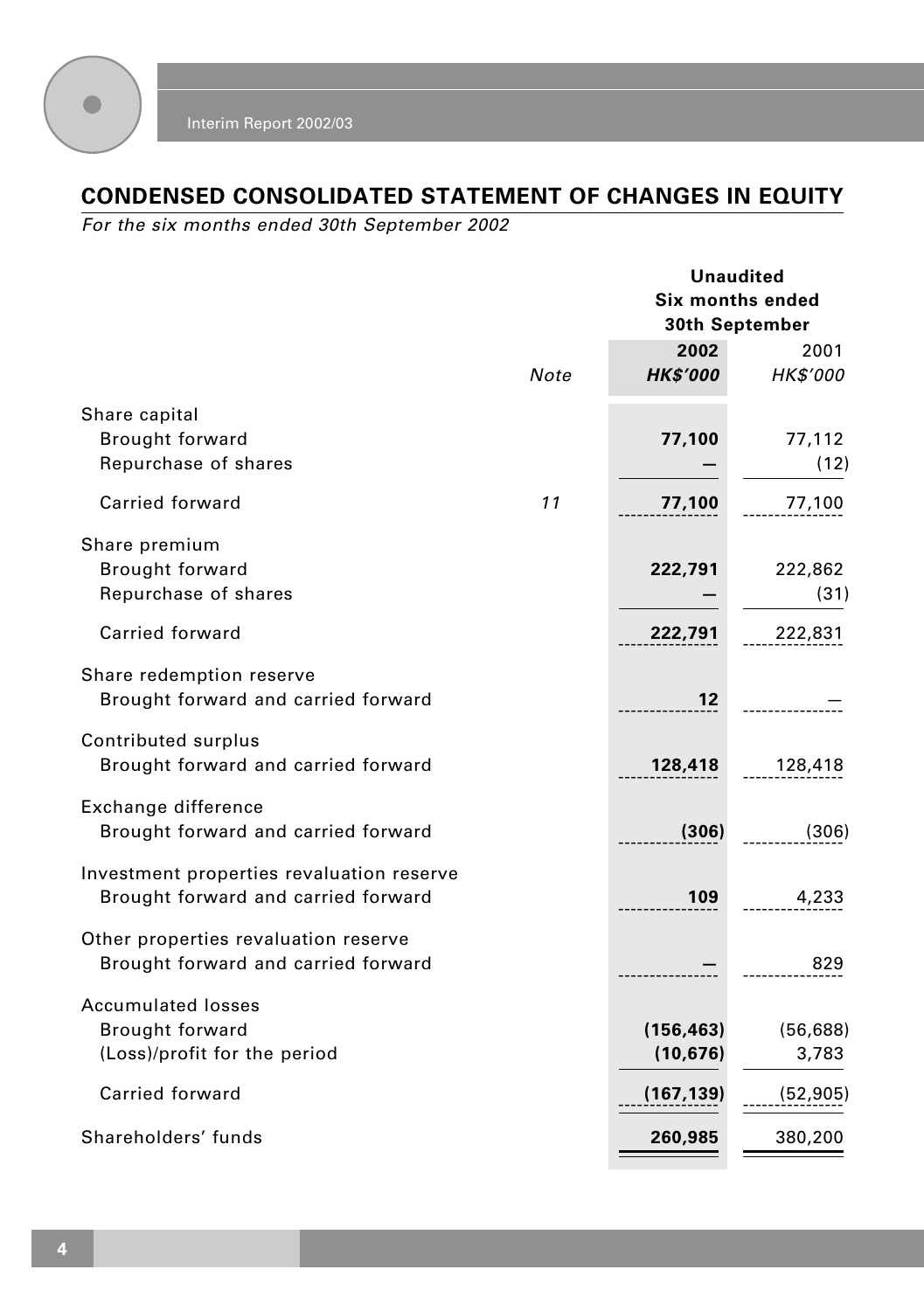## **NOTES TO CONDENSED INTERIM ACCOUNTS**

#### **1. Basis of preparation and accounting policies**

These unaudited condensed consolidated interim accounts ("interim accounts") are prepared in accordance with Hong Kong Statement of Standard Accounting Practice ("SSAP") No. 25, "Interim Financial Reporting", issued by the Hong Kong Society of Accountants.

These condensed interim accounts should be read in conjunction with the 2002 annual financial statements.

The accounting policies and methods of computation used in the preparation of these condensed accounts are consistent with those used in the annual accounts for the year ended 31st March 2002 except that the Group has changed certain of its accounting policies following its adoption of the following Statements of Standard Accounting Practice (SSAPs) issued by the Hong Kong Society of Accountants which are effective for accounting periods commencing on or after 1st January 2002:

|         |  | SSAP 1 (revised) : Presentation of financial statements |
|---------|--|---------------------------------------------------------|
|         |  | SSAP 15 (revised) : Cash flow statements                |
|         |  | SSAP 25 (revised) : Interim financial reporting         |
| SSAP 34 |  | Employee benefits                                       |

The adoption of these new SSAPs had no material effect on the Group's results.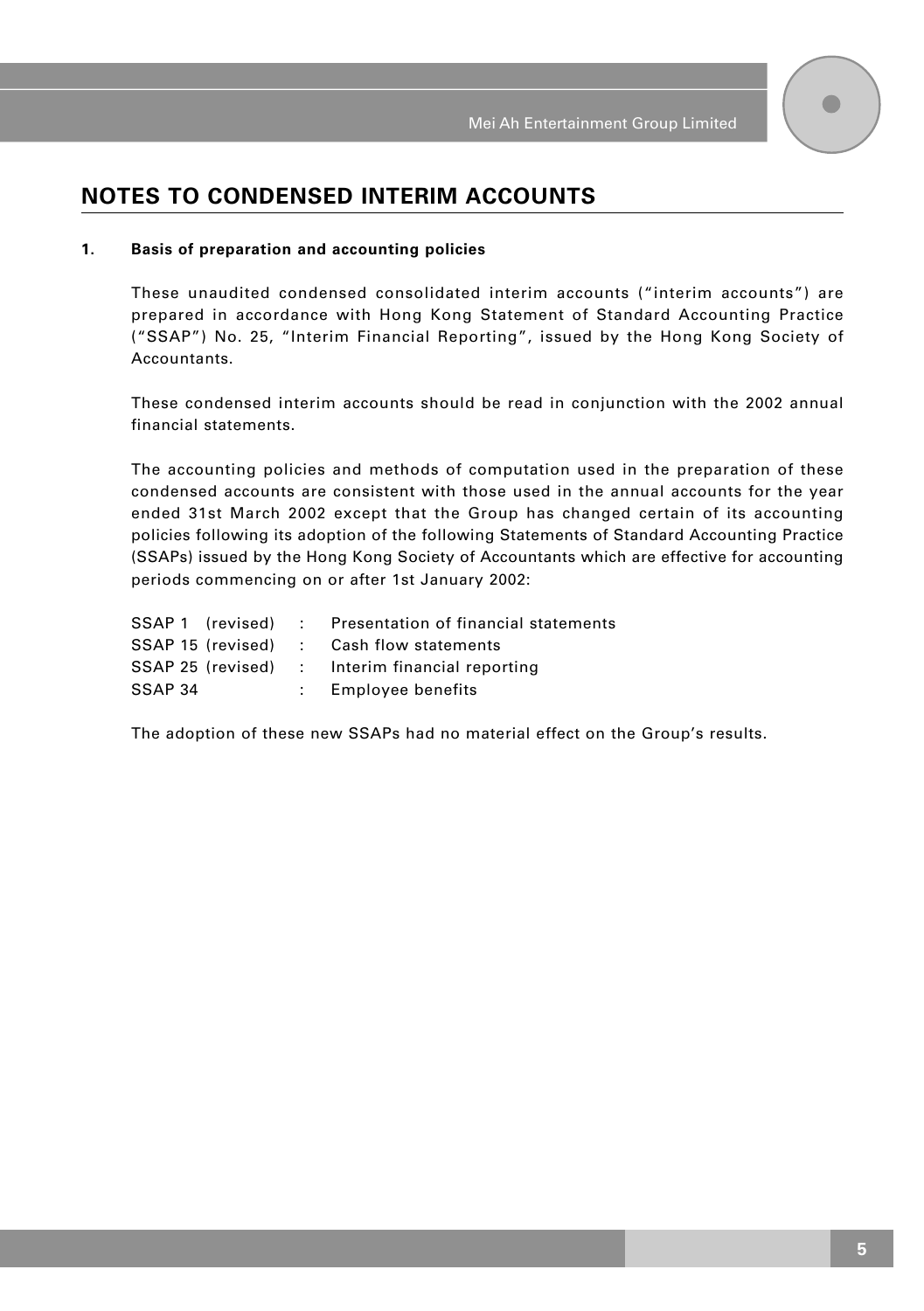

#### **2. Segment information**

The Group is principally engaged in the processing and distributions of films and programs, film exhibition, film rights sub-licensing, provision of internet and related services and processing of audio visual products.

An analysis of the Group's revenues and results for the period by business segments is as follows:

|                                                                      |                                                                                                      |                                                                        | <b>Unaudited</b>                                                       |                                                          |                      |
|----------------------------------------------------------------------|------------------------------------------------------------------------------------------------------|------------------------------------------------------------------------|------------------------------------------------------------------------|----------------------------------------------------------|----------------------|
|                                                                      |                                                                                                      |                                                                        | Six months ended 30th September 2002                                   |                                                          |                      |
|                                                                      | <b>Distribution</b><br>of films and<br>programs in<br>audio visual<br>product<br>formats<br>HK\$'000 | Film<br>exhibition<br>and film<br>rights sub-<br>licensing<br>HK\$'000 | <b>Provision of</b><br>internet and<br>related<br>services<br>HK\$'000 | Processing<br>of audio<br>visual<br>products<br>HK\$'000 | Group<br>HK\$'000    |
| Revenues                                                             | 81,595                                                                                               | 6,240                                                                  | 670                                                                    | 149                                                      | 88,654               |
| Segment results                                                      | (3, 563)                                                                                             | (3,994)                                                                | (517)                                                                  | (1,000)                                                  | (9,074)              |
| Unallocated income<br>Unallocated costs                              |                                                                                                      |                                                                        |                                                                        |                                                          | 4,596<br>(3, 439)    |
| Operating loss<br>Finance costs<br>Share of profits                  |                                                                                                      |                                                                        |                                                                        |                                                          | (7, 917)<br>(2, 303) |
| less losses of:<br>Jointly controlled entity<br>Associated companies | (182)                                                                                                |                                                                        |                                                                        | (429)                                                    | (182)<br>(429)       |
| Loss before minority interests<br>Minority interests                 |                                                                                                      |                                                                        |                                                                        |                                                          | (10, 831)<br>155     |
| Loss attributable<br>to shareholders                                 |                                                                                                      |                                                                        |                                                                        |                                                          | (10, 676)            |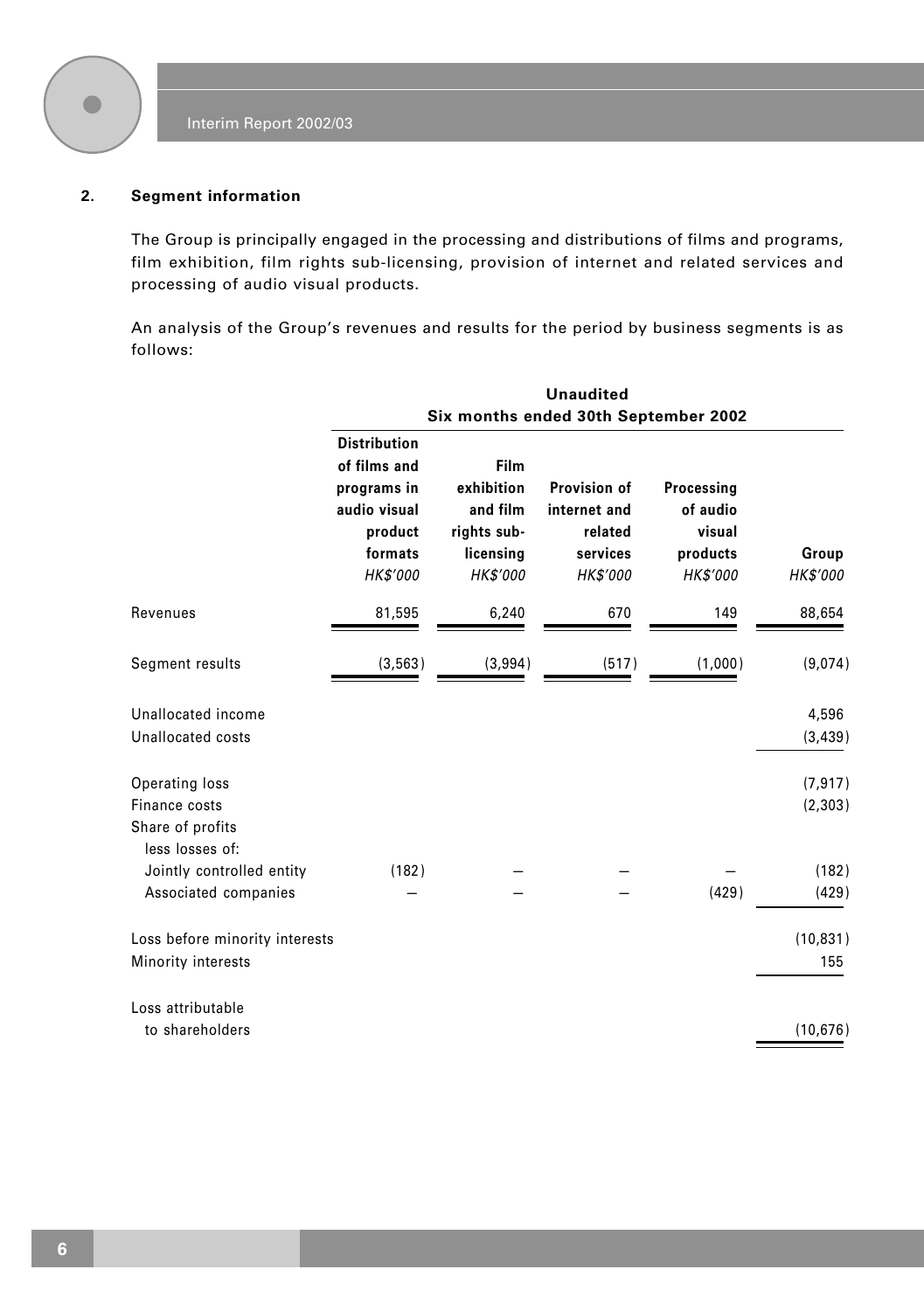|                                                                          | <b>Unaudited</b><br>Six months ended 30th September 2001                                             |                                                                        |                                                                 |                                                          |                    |
|--------------------------------------------------------------------------|------------------------------------------------------------------------------------------------------|------------------------------------------------------------------------|-----------------------------------------------------------------|----------------------------------------------------------|--------------------|
|                                                                          | <b>Distribution</b><br>of films and<br>programs in<br>audio visual<br>product<br>formats<br>HK\$'000 | Film<br>exhibition<br>and film<br>rights sub-<br>licensing<br>HK\$'000 | Provision of<br>internet and<br>related<br>services<br>HK\$'000 | Processing<br>of audio<br>visual<br>products<br>HK\$'000 | Group<br>HK\$'000  |
| Revenues                                                                 | 67,158                                                                                               | 11,043                                                                 | 232                                                             | 183                                                      | 78,616             |
| Segment results                                                          | 11,060                                                                                               | (12,096)                                                               | (466)                                                           | (1, 297)                                                 | (2,799)            |
| Unallocated income<br>Unallocated costs                                  |                                                                                                      |                                                                        |                                                                 |                                                          | 13,825<br>(5, 102) |
| Operating profit<br>Finance costs<br>Share of profits<br>less losses of: |                                                                                                      |                                                                        |                                                                 |                                                          | 5,924<br>(2, 162)  |
| Jointly controlled<br>entity<br>Associated companies                     | (661)                                                                                                |                                                                        | (1, 159)                                                        | 1,841                                                    | (661)<br>682       |
| Profit attributable<br>to shareholders                                   |                                                                                                      |                                                                        |                                                                 |                                                          | 3,783              |

The Group is organized into four main business segments:

— Distribution of films and programs in audio visual product formats

— Film exhibition and film rights sub-licensing

— Provision of internet and related services

— Processing of audio visual products

No geographical analysis is provided as less than 10% of the consolidated turnover and less than 10% of the consolidated results of the Group are attributable to markets outside Hong Kong.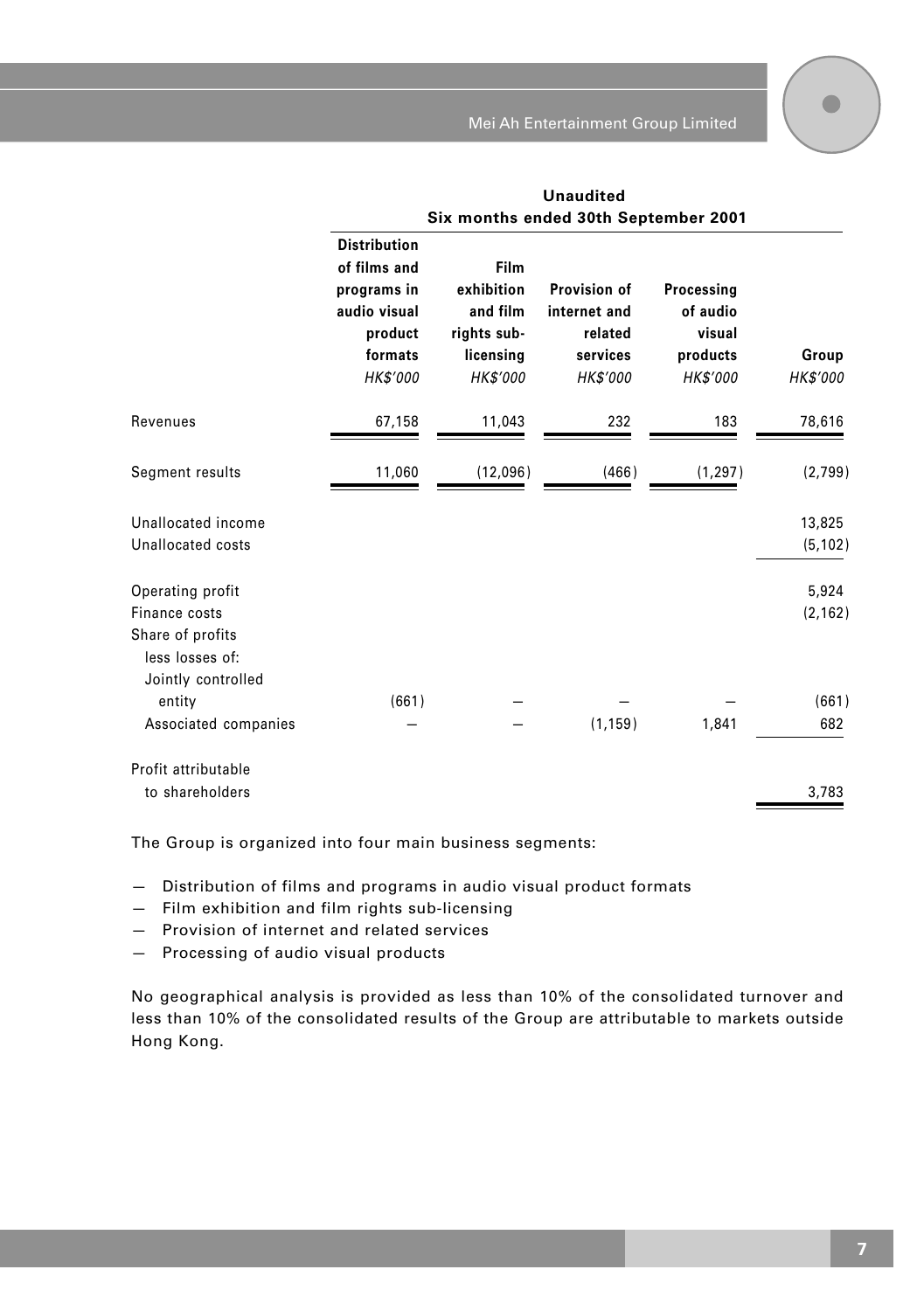

### **3. Operating (loss)/profit**

Operating (loss)/profit is stated after crediting and charging the following:

|                                             | <b>Unaudited</b><br>Six months ended<br>30th September |                         |
|---------------------------------------------|--------------------------------------------------------|-------------------------|
|                                             | 2002<br><b>HK\$'000</b>                                | 2001<br><b>HK\$'000</b> |
| Crediting                                   |                                                        |                         |
| Gain on disposal of investment securities   |                                                        | 6,166                   |
| Dividend from investment securities         | 700                                                    |                         |
| Charging                                    |                                                        |                         |
| Amortisation of film rights                 | 2,042                                                  | 8,032                   |
| Amortisation of perpetual and non-perpetual |                                                        |                         |
| film rights                                 | 2,713                                                  | 3,473                   |
| Amortisation of film sub-licensing rights   | 33,324                                                 | 12,424                  |
| Depreciation of fixed assets                | 6,441                                                  | 7,483                   |

### **4. Staff costs**

|                                          |                          | Unaudited<br>Six months ended<br>30th September |  |
|------------------------------------------|--------------------------|-------------------------------------------------|--|
|                                          | 2002                     | 2001                                            |  |
| Wages and salaries                       | <b>HK\$'000</b><br>8,870 | <b>HK\$'000</b><br>12,792                       |  |
| Pension costs-defined contribution plans | 191                      | 428                                             |  |
|                                          | 9,061                    | 13,220                                          |  |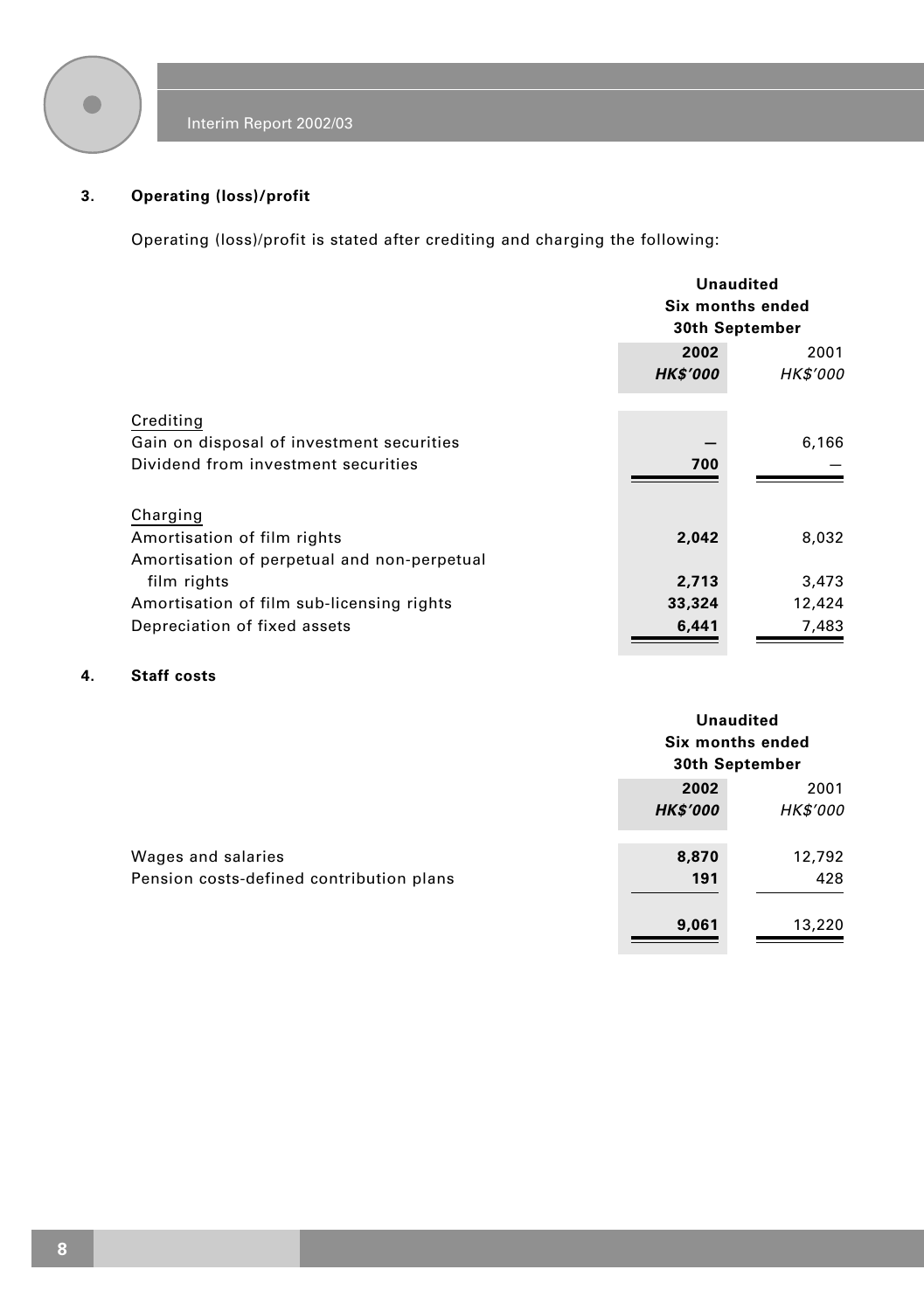#### **5. Taxation**

No provision for Hong Kong and overseas profits tax has been made as the Group had no estimated assessable profit during the period.

The Group's jointly controlled entity in the People's Republic of China excluding Hong Kong ("China") did not have any assessable income for the year for the PRC tax purposes and accordingly no provision for China taxation has been made in the accounts.

#### **6. (Loss)/earnings per share**

The calculation of basic (loss)/earnings per share is based on the Group's loss attributable to shareholders of HK\$10,676,000 (2001: profit of HK\$3,783,000) and on the weighted average of 771,000,000 (2001: 771,073,977) shares in issue during the period.

Diluted loss per share for the period is not disclosed as there were no dilutive potential ordinary shares as at 30th September 2002. The outstanding share options as at 30th September 2001 have not been included in the calculation of the diluted earnings per share as the exercise of these share options would have an anti-dilutive effect.

#### **7. Capital expenditure**

|                                    | Film rights                                | Film sub-<br>licensing                    |                                    |
|------------------------------------|--------------------------------------------|-------------------------------------------|------------------------------------|
|                                    | and film in<br>progress<br><b>HK\$'000</b> | rights and<br>deposits<br><b>HK\$'000</b> | Fixed<br>assets<br><b>HK\$'000</b> |
| 6 months ended 30th September 2002 |                                            |                                           |                                    |
| Opening net book amount            | 16,826                                     | 25,543                                    | 176,513                            |
| Additions                          | 1.407                                      | 41,006                                    | 11,410                             |
| Amortisation/depreciation charge   | (3, 152)                                   | (34.927)                                  | (6, 441)                           |
| Closing net book amount            | 15,081                                     | 31,622                                    | 181.482                            |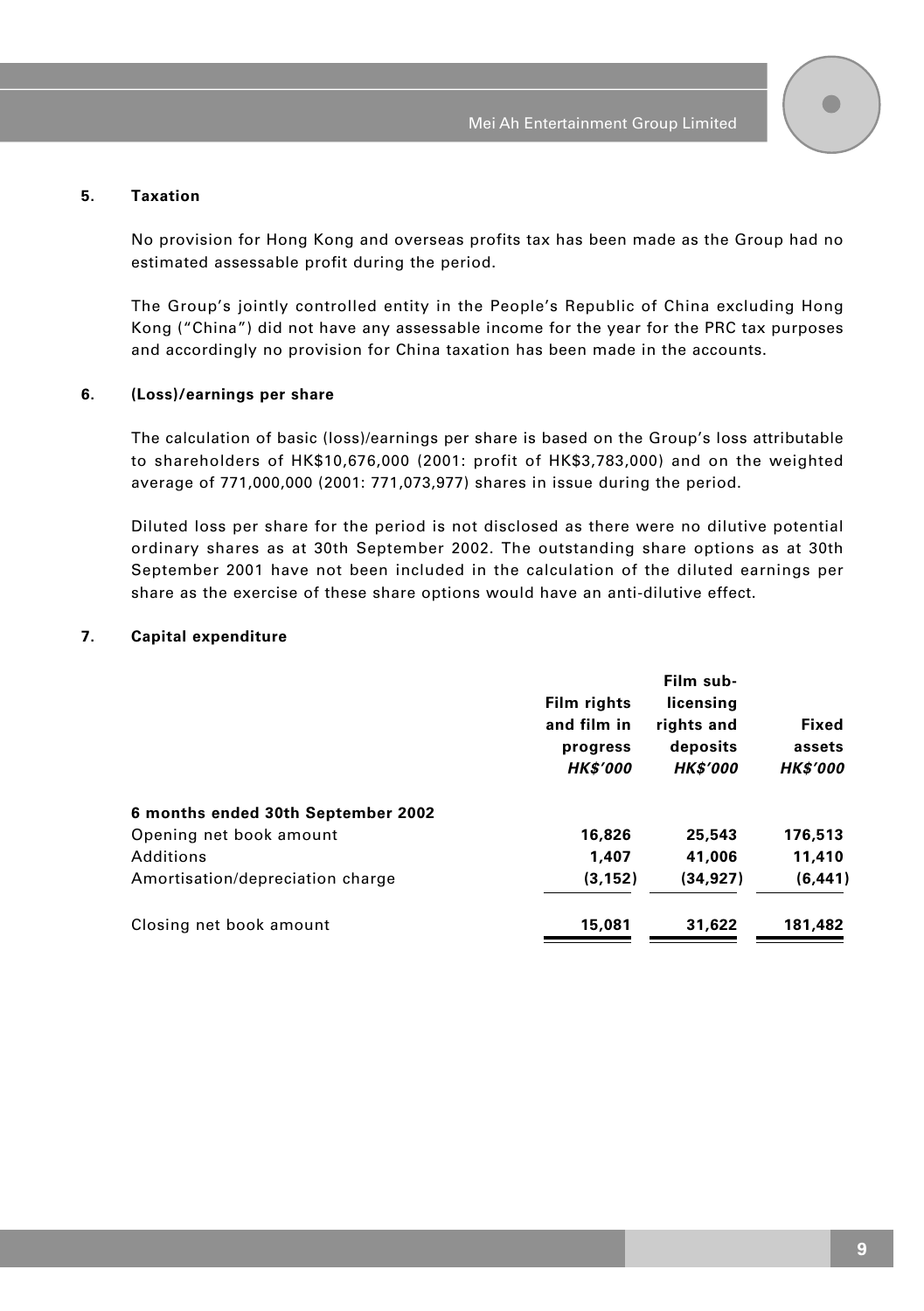

#### **8. Accounts receivable**

The ageing analysis of accounts receivable is as follows:

|                                    | <b>Unaudited</b> | Audited         |
|------------------------------------|------------------|-----------------|
|                                    | 30th             | 31st            |
|                                    | September        | March           |
|                                    | 2002             | 2002            |
|                                    | <b>HK\$'000</b>  | <b>HK\$'000</b> |
|                                    |                  |                 |
| Current to 3 months                | 20,954           | 23,241          |
| 4 to 6 months                      | 5,918            | 1,679           |
| Over 6 months                      | 8,372            | 7,687           |
|                                    | 35,244           | 32,607          |
| Less: provision for doubtful debts | (10, 872)        | (10, 872)       |
|                                    |                  |                 |
|                                    | 24,372           | 21,735          |

The sales of films and programs in audio visual product formats are with credit terms of 7 to 30 days. The turnover from film exhibition, film rights sub-licensing, the provision of internet and related services and processing of audio visual products are on open account term. Certain balances are covered by customers' deposits placed with the Group.

#### **9. Accounts payable**

The ageing analysis of accounts payable is as follows:

|                     | <b>Unaudited</b> | Audited         |
|---------------------|------------------|-----------------|
|                     | 30th             | 31st            |
|                     | September        | March           |
|                     | 2002             | 2002            |
|                     | <b>HK\$'000</b>  | <b>HK\$'000</b> |
|                     |                  |                 |
| Current to 3 months | 9,113            | 8,349           |
| 4 to 6 months       | 921              |                 |
| Over 6 months       | 2,803            | 1,256           |
|                     |                  |                 |
|                     | 12,837           | 9,605           |
|                     |                  |                 |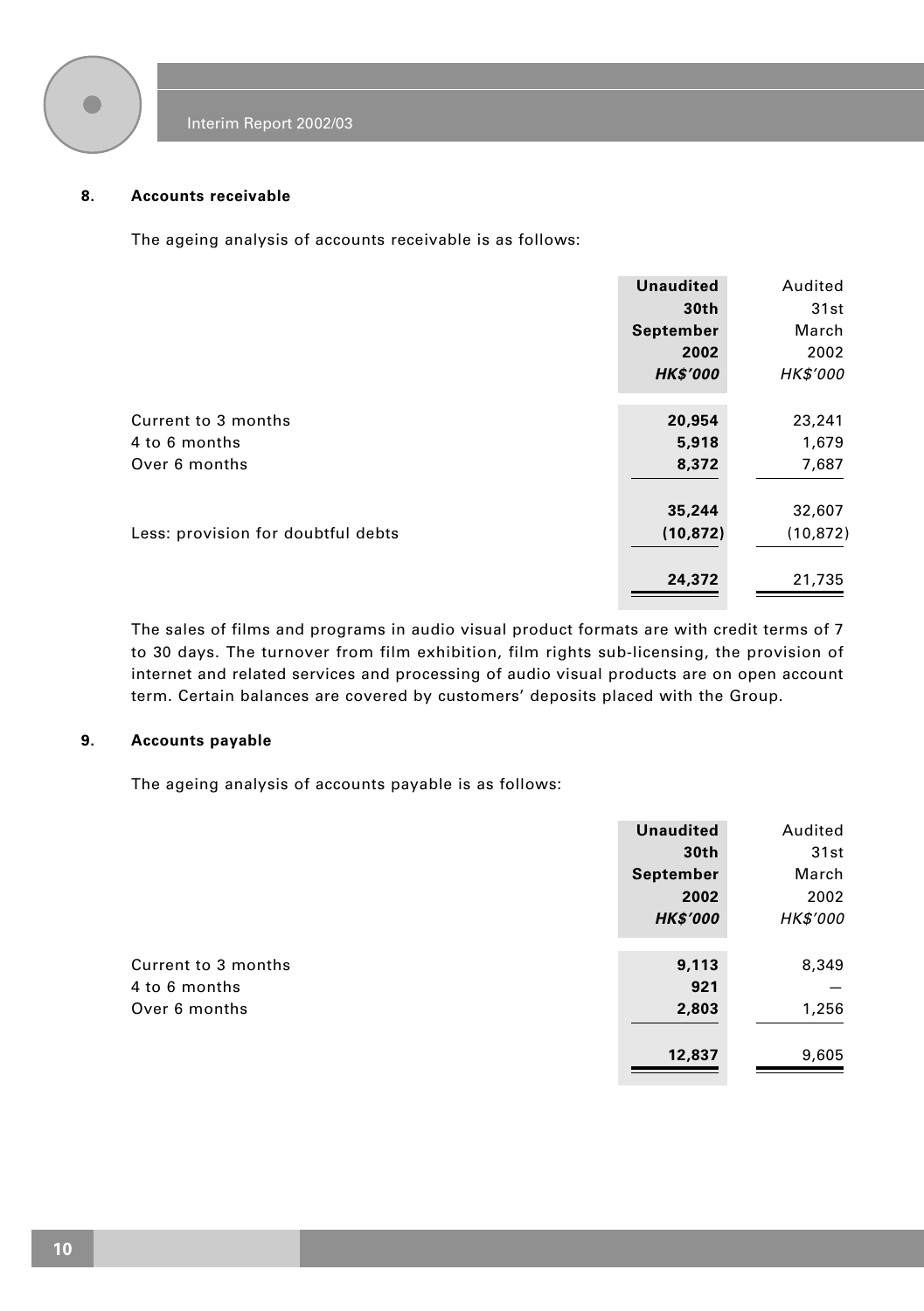$\bullet$ 



|                                             | <b>Unaudited</b> | Audited         |
|---------------------------------------------|------------------|-----------------|
|                                             | 30th             | 31st            |
|                                             | September        | March           |
|                                             | 2002             | 2002            |
|                                             | <b>HK\$'000</b>  | <b>HK\$'000</b> |
|                                             |                  |                 |
| Bank loans $-$ secured (note (a))           | 54,933           | 49,479          |
| Obligations under finance leases (note (b)) | 3,432            | 3,630           |
|                                             |                  |                 |
|                                             | 58,365           | 53,109          |
| Current portion of long-term liabilities    | (19, 754)        | (16, 841)       |
|                                             |                  |                 |
|                                             | 38,611           | 36,268          |
|                                             |                  |                 |

(a) Secured bank loans are repayable in the following periods:

|                            | <b>Unaudited</b> | Audited         |
|----------------------------|------------------|-----------------|
|                            | 30 <sub>th</sub> | 31st            |
|                            | September        | March           |
|                            | 2002             | 2002            |
|                            | <b>HK\$'000</b>  | <b>HK\$'000</b> |
|                            |                  |                 |
| Within one year            | 17,772           | 15,381          |
|                            |                  |                 |
| In the second year         | 7,762            | 4,819           |
| In the third to fifth year | 15,200           | 14,457          |
| After the fifth year       | 14,199           | 14,822          |
|                            |                  |                 |
|                            | 37,161           | 34,098          |
|                            |                  |                 |
|                            | 54,933           | 49,479          |
|                            |                  |                 |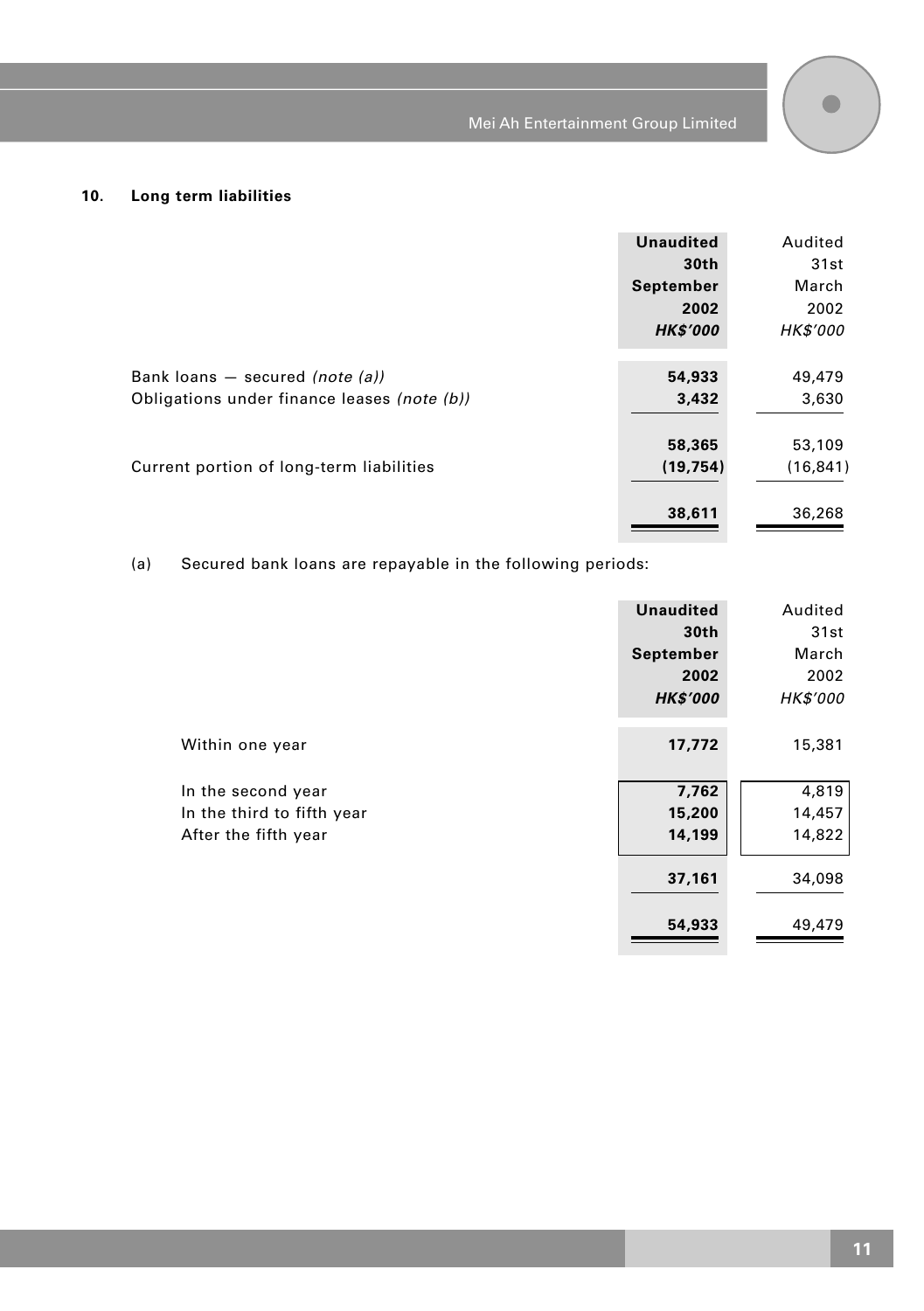

(b) Obligations under finance leases are repayable in the following periods:

|                                            | <b>Unaudited</b>  | Audited         |
|--------------------------------------------|-------------------|-----------------|
|                                            | 30th<br>September | 31st<br>March   |
|                                            | 2002              | 2002            |
|                                            | <b>HK\$'000</b>   | <b>HK\$'000</b> |
|                                            |                   |                 |
| Within one year                            | 2,174             | 1,670           |
| In the second year                         | 1,511             | 1,670           |
| In the third to fifth year inclusive       | 137               | 807             |
|                                            | 3,822             | 4,147           |
| Future finance charges on finance leases   | (390)             | (517)           |
| Present value of finance lease liabilities | 3,432             | 3,630           |

The present value of finance lease liabilities is as follows:

| Within one year                      | 1,982        | 1,460        |
|--------------------------------------|--------------|--------------|
| In the second year                   | 1,328        | 1,460        |
| In the third to fifth year inclusive | 122<br>3,432 | 710<br>3.630 |

#### **11. Share capital**

|                                                                      | <b>Unaudited</b><br>30th | Audited<br>31st |
|----------------------------------------------------------------------|--------------------------|-----------------|
|                                                                      | September<br>2002        | March<br>2002   |
| Authorised                                                           | <b>HK\$'000</b>          | <b>HK\$'000</b> |
| 300,000,000 ordinary shares of HK\$0.1 each                          | 300,000                  | 300,000         |
| Issued and fully paid<br>771,000,000 ordinary shares of HK\$0.1 each | 77,100                   | 77,100          |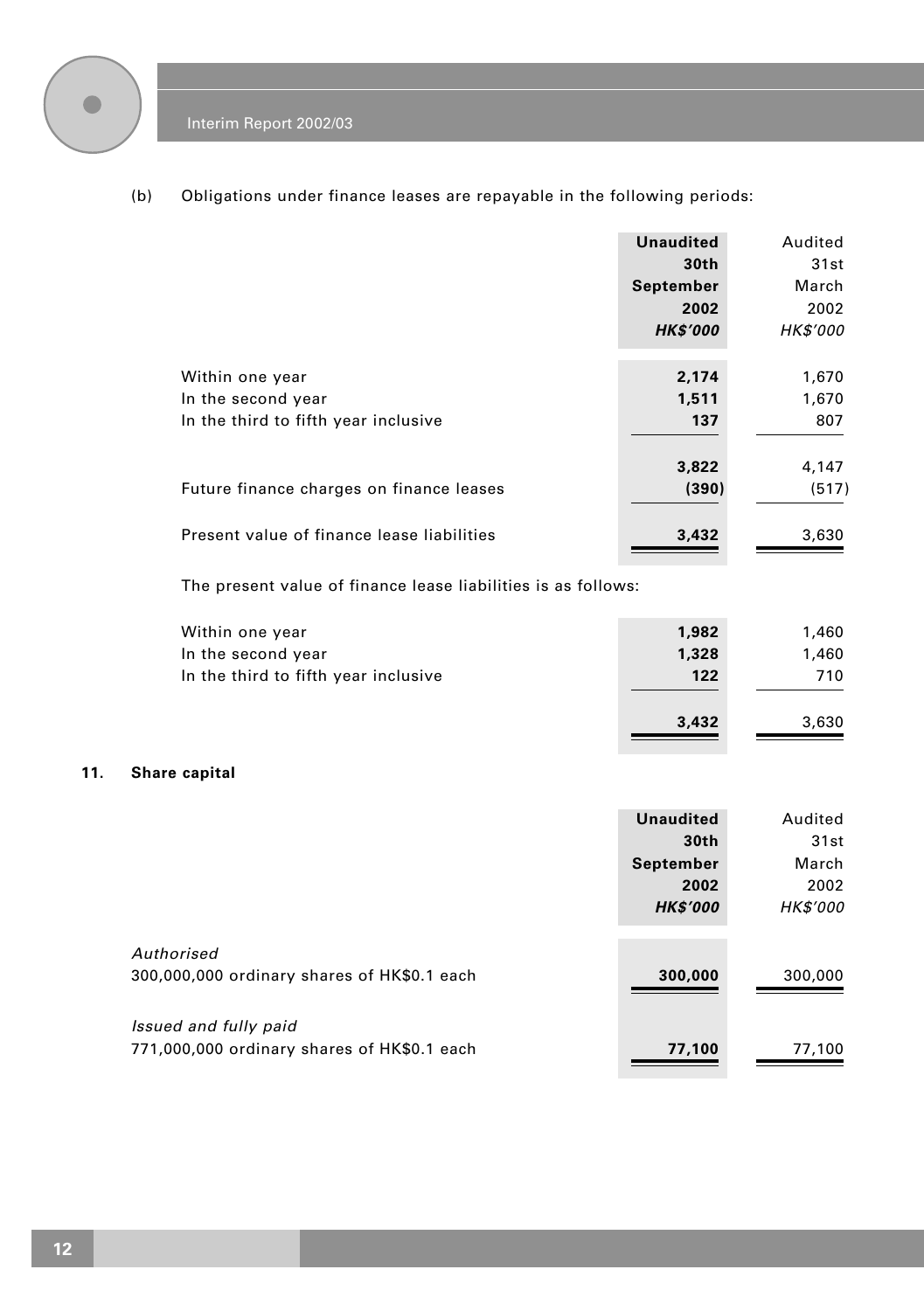#### **12. Contingent liabilities**

|                                                                           | Group           |                 | Company         |                 |
|---------------------------------------------------------------------------|-----------------|-----------------|-----------------|-----------------|
|                                                                           | 30th            | 31st            | 30th            | 31st            |
|                                                                           | September       | March           | September       | March           |
|                                                                           | 2002            | 2002            | 2002            | 2002            |
|                                                                           | <b>HK\$'000</b> | <b>HK\$'000</b> | <b>HK\$'000</b> | <b>HK\$'000</b> |
| Guarantee given to banks in respect<br>of utilised banking facilities of: |                 |                 |                 |                 |
| <b>Subsidiaries</b>                                                       |                 |                 | 74,455          | 67,175          |
| Associated companies                                                      | 7,550           | 7.709           | 7.550           | 7,709           |
|                                                                           | 7,550           | 7,709           | 82,005          | 74,884          |

As at 30th September 2002, the Group did not have any contingent liabilities in relation to the jointly controlled entity.

#### **13. Commitments**

(a) As at 30th September 2002, the Group had commitments not provided for in these condensed accounts as follows:

|                                                                                 | Unaudited                  | Audited                    |
|---------------------------------------------------------------------------------|----------------------------|----------------------------|
|                                                                                 | 30th                       | 31st                       |
|                                                                                 | September                  | March                      |
|                                                                                 | 2002                       | 2002                       |
|                                                                                 | <b>HK\$'000</b>            | <b>HK\$'000</b>            |
| Commitments in respect of<br>$-$ film production<br>- film licensing agreements | 14,173<br>46,698<br>60,871 | 14,173<br>55,266<br>69,439 |

(b) As at 30th September 2002, the Group did not have any commitments in relation to the jointly controlled entity and the associated companies.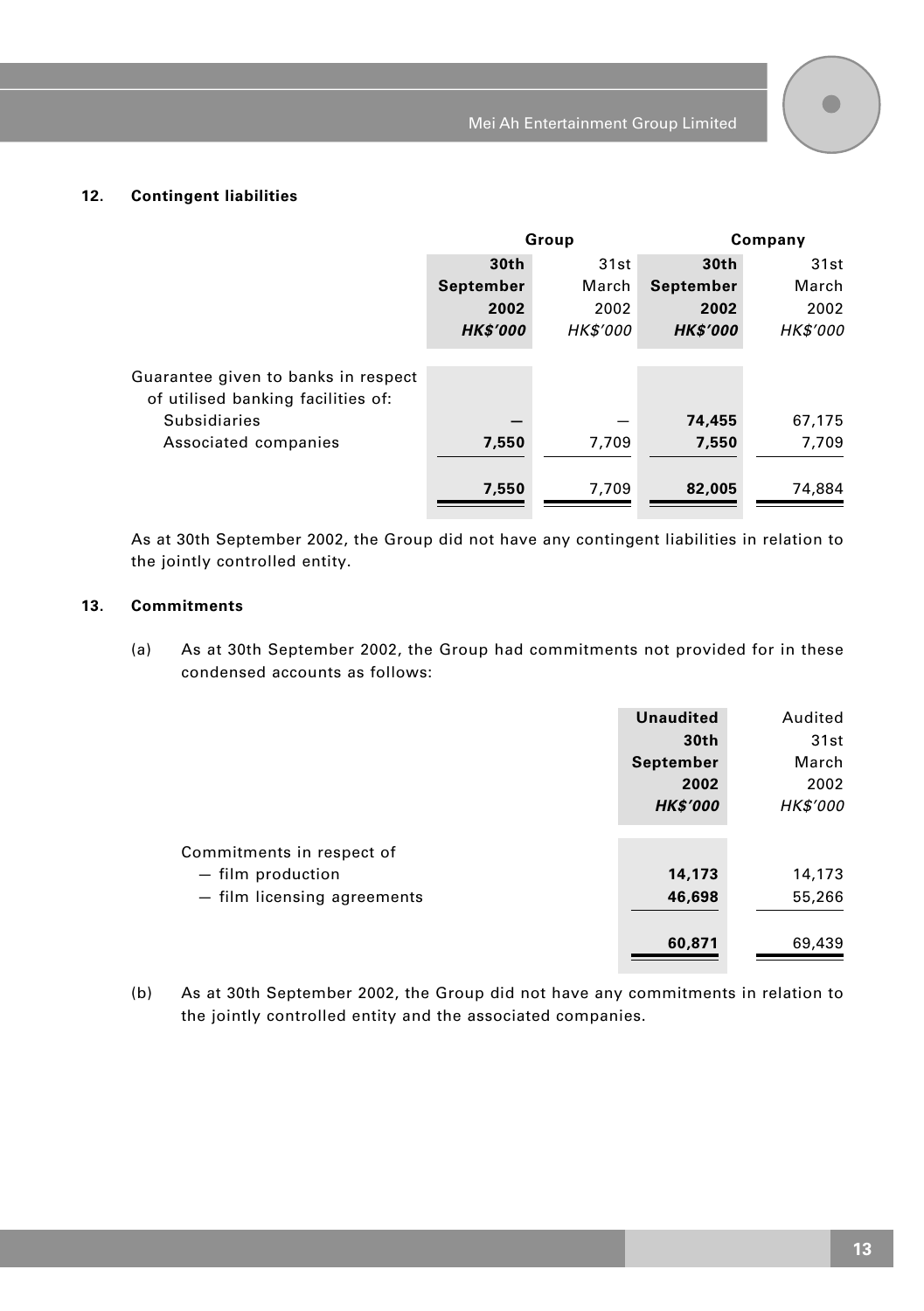

#### **14. Related party transactions**

Significant related party transactions, which were carried out in the normal course of the Group's business are as follows:

|                                                                                              |            |                         | Unaudited<br>Six months ended<br>30th September |
|----------------------------------------------------------------------------------------------|------------|-------------------------|-------------------------------------------------|
|                                                                                              | Note       | 2002<br><b>HK\$'000</b> | 2001<br>HK\$'000                                |
| Replication fee paid to an associated company<br>Rental income from associated companies     | (a)<br>(b) | 18,554<br>2,220         | 33,091<br>6,300                                 |
| Playout services fee to an associated company<br>Pre-mastering services fee to an associated | (a)        | 1,240                   |                                                 |
| company                                                                                      | (a)        | 750                     | 643                                             |

- (a) Replication, playout services and pre-mastering services fees paid to the associated company were conducted in the normal course of business and in accordance with the terms of the underlying agreements.
- (b) Rental income from leasing of properties and certain plant and machinery to associated companies were determined on a cost reimbursement basis.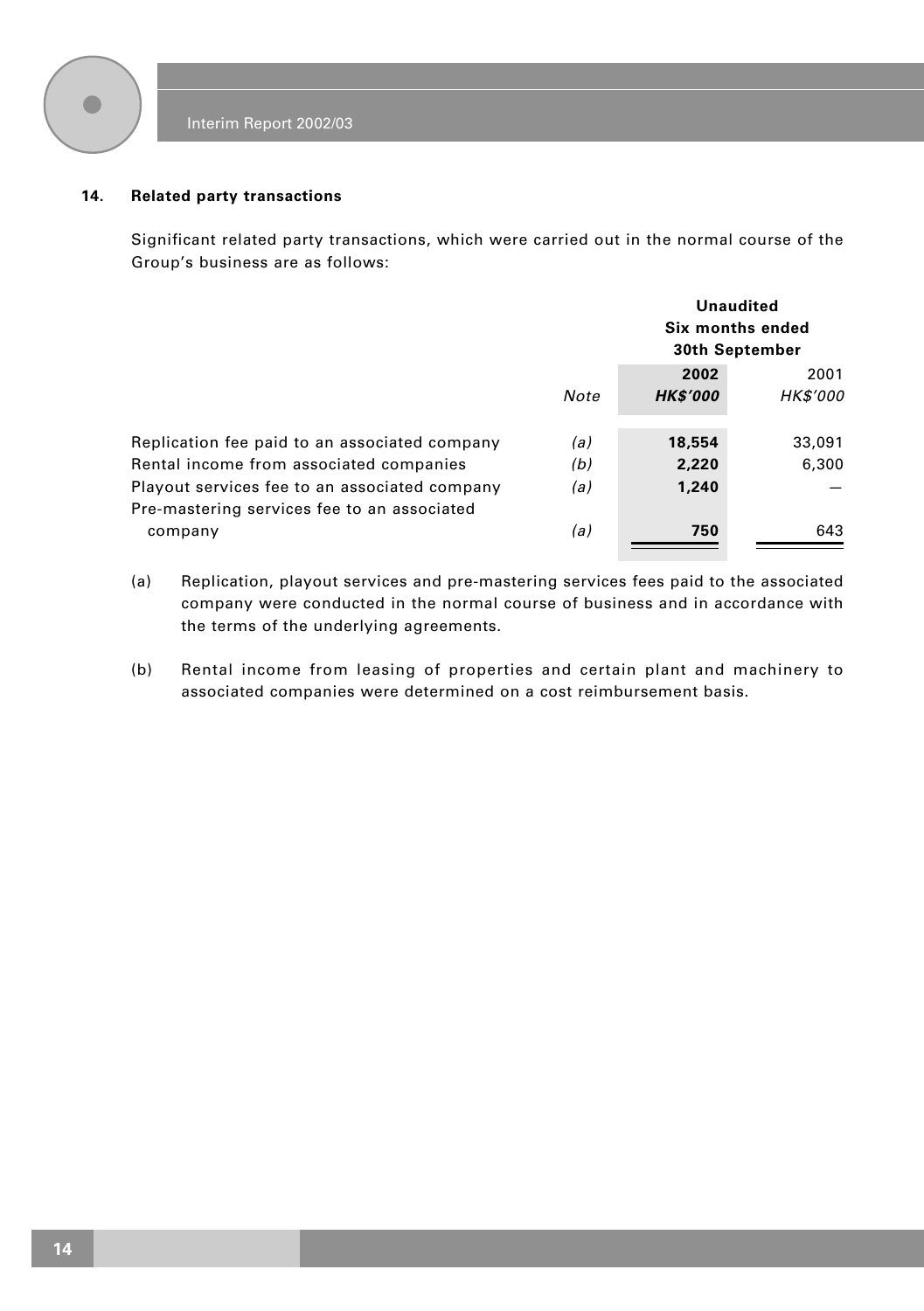### **INTERIM DIVIDEND**

The board does not recommend the payment of an interim dividend for the six months ended 30th September 2002 (2001: Nil).

## **MANAGEMENT DISCUSSION AND ANALYSIS**

### **Results highlights**

The Group recorded an unaudited consolidated turnover of HK\$88,654,000, an increase of 13% compared with the same period of last year. Loss attributable to shareholders was HK\$10,676,000.

Distribution of films and programs in audio visual product formats continues to be the major business segment of the Group. Turnover of which increased by 21%, from HK\$67 million to HK\$82 million, and contributed approximately 92% of the Group's turnover for the period. Income from film exhibition and film rights sublicensing decreased by 43% from HK\$11 million to HK\$6 million.

### **Prospects**

Despite the tough business environment, the turnover of the Group still showed a growth. During the period, the Group obtained the exclusive distribution rights from China Star Entertainment Limited ("China Star") (stock code: 326) and Riche Multi-Media Holdings Limited ("Riche", formerly known as Ocean Shores Group Limited) (stock code: 764) to distribute all their film library of approximatly 800 titles in audio-visual product formats in Hong Kong and Macau for a term of three years. Following the acquisition, the well-established movie library of the Group has further been expanded and has been one of the prolific Chinese movie library in the world.

In November 2002, "Big Head Monster", a film produced by the Group, has won the Best Editing Award of Milan International Film Festival. The Group will continue to utilise its resources and place great efforts in the production and acquisition of high quality films for the maximization of the value of the assets in its movie library.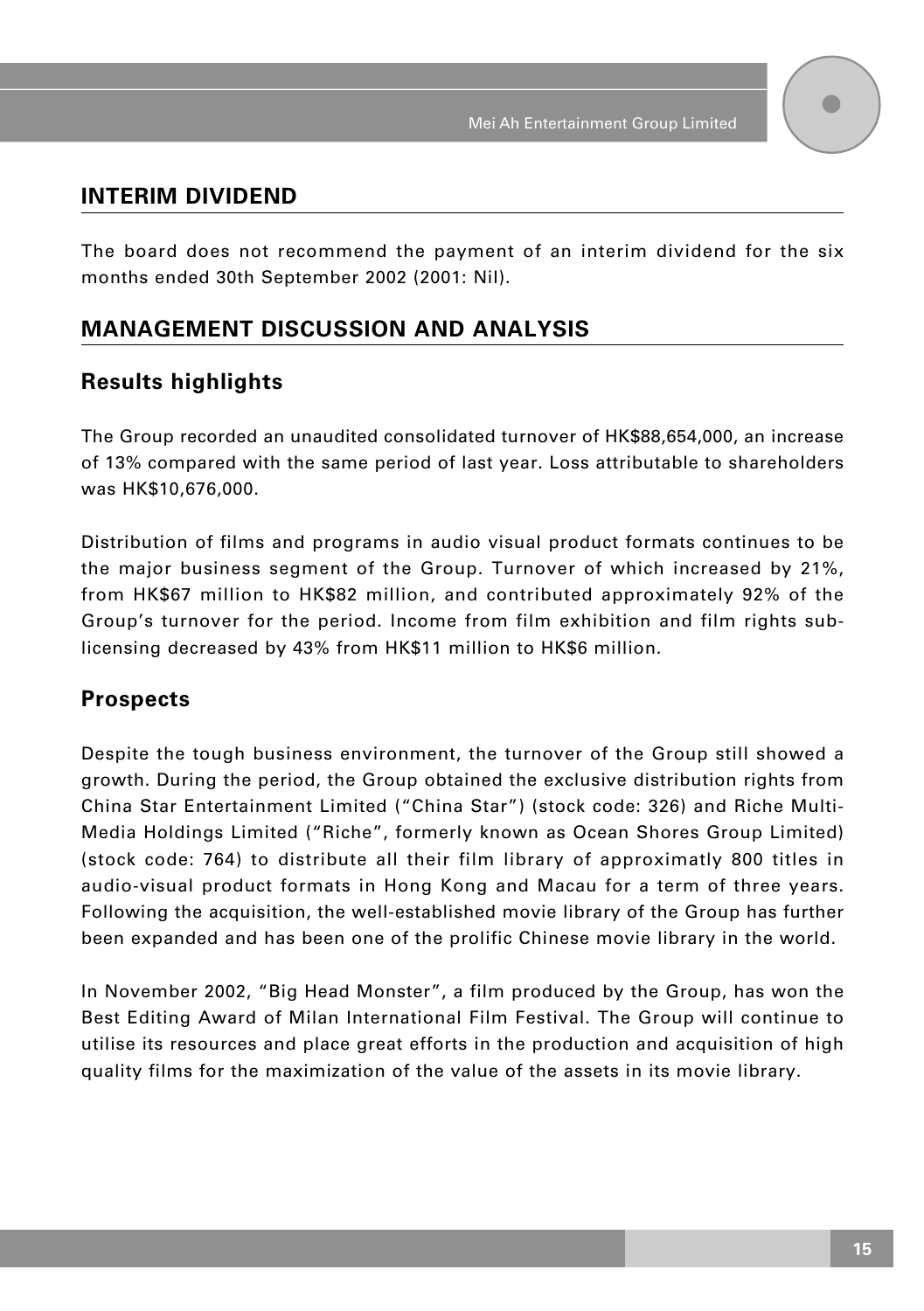#### Interim Report 2002/03

The Group is also optimistic about the development potential in the China market, in particular after China's entry into the World Trade Organization, which expands market demands for entertainment products and improves the protection of copyrights. Through Guang Dong Tung Ah Audio Video Production Company Limited, the Group's jointly controlled entity in China which owns a movie and TV library of over 1,000 hours' content and a strong distribution network currently under development in China, the Group is well positioned to capitalise on the new market opportunities.

Following the completion of construction of the Group's headquarter in Tseung Kwan O, the operations of the Group have been integrated and the operational efficiency of the Group has now been further enhanced. In addition, the Group has also placed stringent control over its costs by the streamline of its operational workflow.

Looking forward, the Group will exploit every opportunity to create positive results and generate higher returns for its shareholders. Supported by the Group's experienced management, solid foundation and clearly defined business strategies, the directors believe that the Group has developed a solid foundation to benefit from the economic turnaround in the near future.

## **Liquidity and financial resources**

At 30th September 2002, the Group has available banking facilities of approximately HK\$82 million, of which approximately HK\$74 million were utilised. Certain of the Group's properties and plant and machinery with net book values of HK\$150 million and HK\$15 million respectively were pledged to banks to secure banking facilities. The Group's gearing ratio of 28% as at 30th September 2002 was based on the total of bank loans, overdrafts and obligations under finance leases of approximately HK\$73,929,000 (of which HK\$35,318,000, HK\$9,090,000, HK\$15,322,000 and HK\$14,199,000 are repayable within one year, in the second year, in the third to fifth year and after the fifth year respectively) and the shareholders' funds of approximately HK\$260,985,000. The Group's borrowings and bank balances are primarily denominated in Hong Kong dollars and the Group has no significant exposure to foreign currency fluctuations.

At 30th September 2002, the Group had contingent liabilities in respect of guarantees given to banks for facilities of associated companies amounting to approximately HK\$7.6 million, and commitments in respect of acquisition of film rights of approximately HK\$61 million. The commitments will be financed by the Group's internal resources and banking facilities.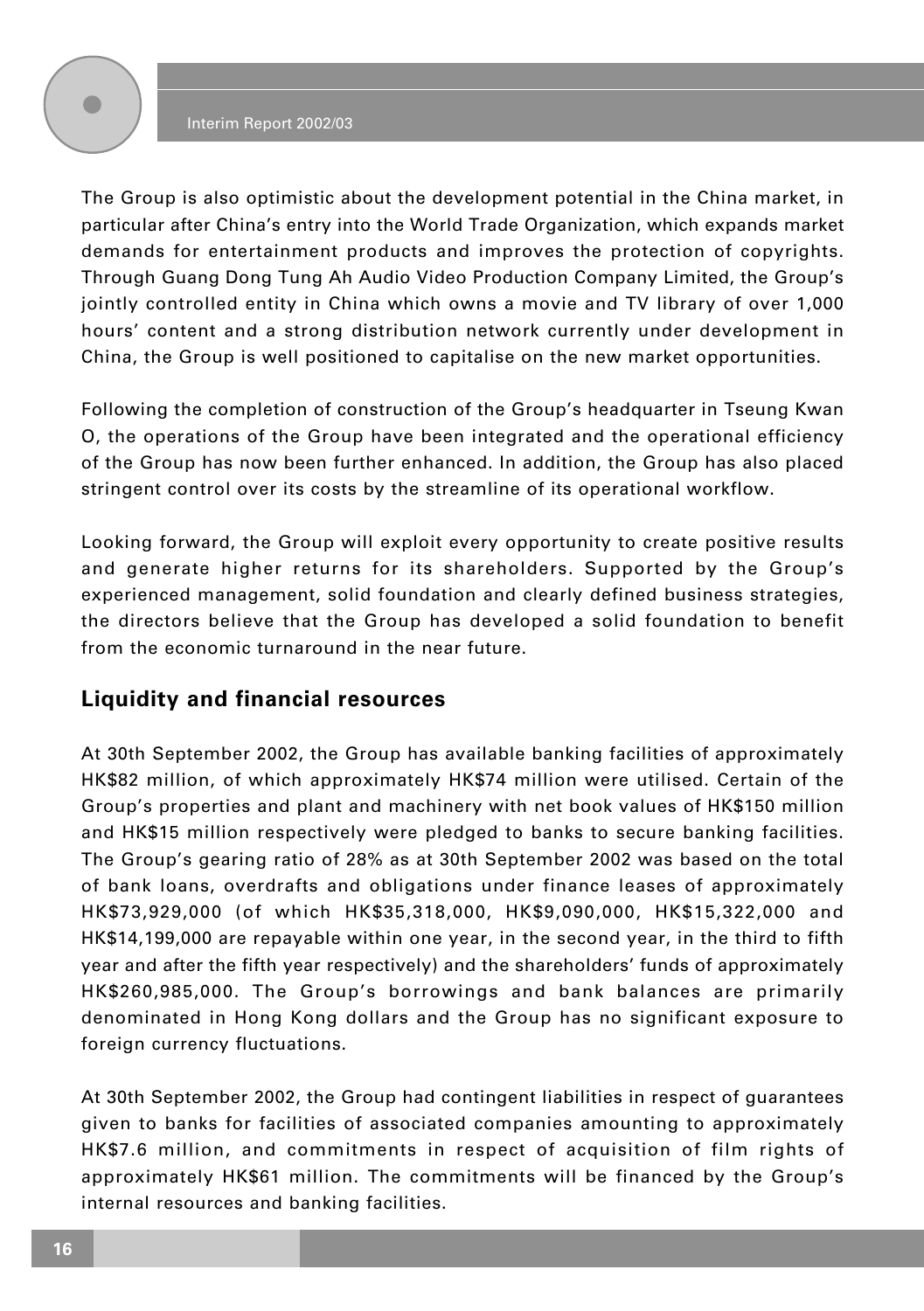### **Employees**

At 30th September 2002, the Group employed 84 staff. Remuneration is reviewed annually and certain staff members are entitled to commission. In addition to the basic salaries, staff benefits include discretionary bonus, medical insurance scheme and contributory provident fund.

### **Directors' interests in equity or debt securities**

At 30th September 2002, the interests of the directors and chief executives in the shares of the Company and its associated corporations (within the meaning of the Securities (Disclosure of Interests) Ordinance ("SDI Ordinance")), as recorded in the register maintained by the Company under Section 29 of the SDI Ordinance or as notified to the Company were as follows:

### **(a) Ordinary shares of HK\$0.1 each in Mei Ah Entertainment Group Limited**

| Number of shares beneficially held |            |                  |
|------------------------------------|------------|------------------|
| Personal                           | Family     | <b>Corporate</b> |
| interests                          | interests  | interests        |
| 20,761,500                         | 37,968,750 | 401,155,510      |
|                                    | Note (i)   | Note (ii)        |
| 3,375,000                          |            |                  |
| 2,025,000                          |            |                  |
| 7,209,000                          |            |                  |
|                                    |            |                  |

Notes:

- (i) These shares are held by Mrs. LI Pik Lin, the spouse of Mr LI Kuo Hsing.
- (ii) These shares are held by Kuo Hsing Holdings Limited, a company beneficially controlled by Mr. LI Kuo Hsing.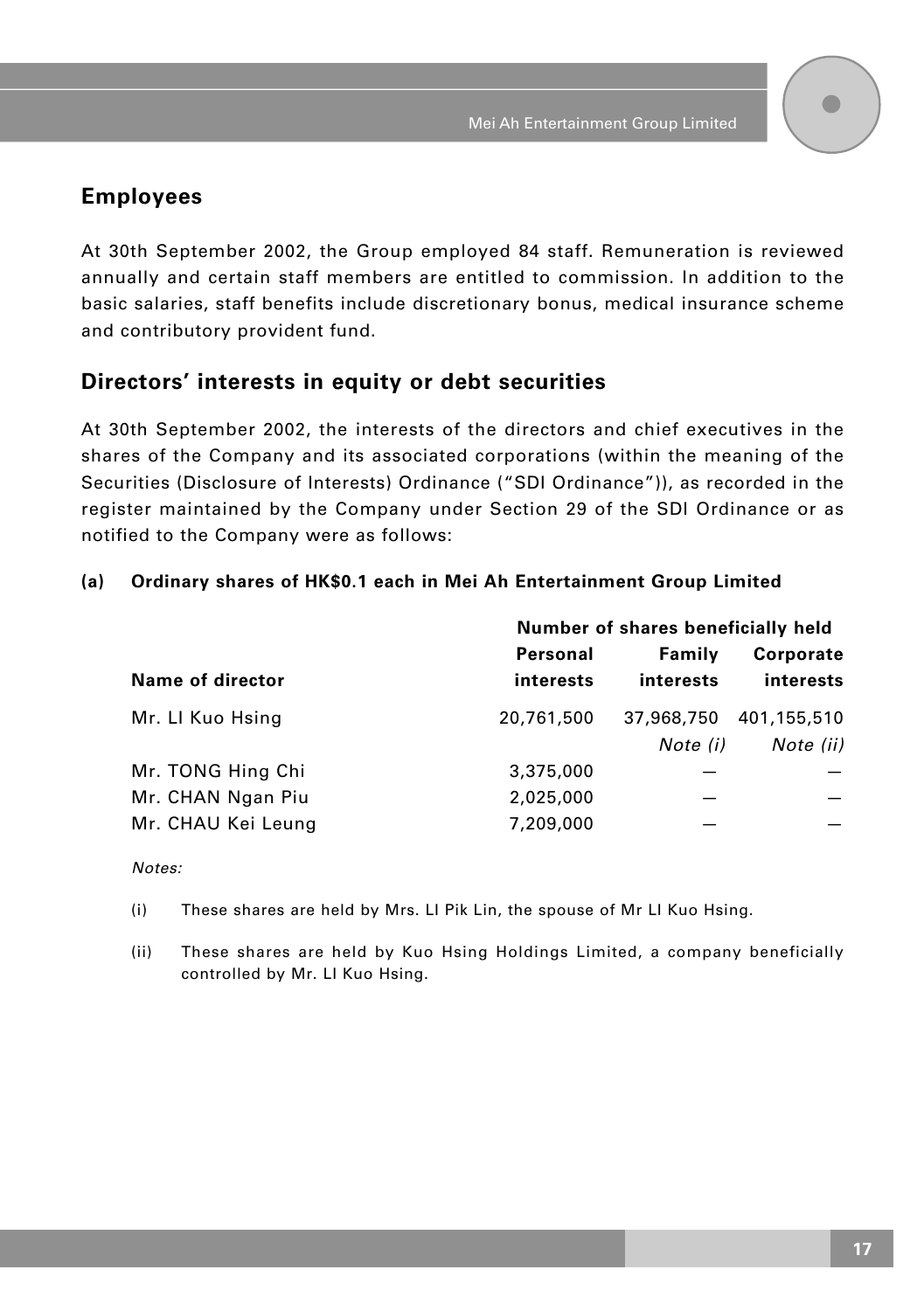

#### **(b) Interest in subsidiaries of the Company**

Mr. LI Kuo Hsing personally holds non-voting deferred shares of HK\$1 each in the following subsidiaries:

|                                         | No. of non-voting deferred |  |
|-----------------------------------------|----------------------------|--|
|                                         | shares held                |  |
| Name                                    | <b>Personal interests</b>  |  |
| Mei Ah Laser Disc Company Limited       | 100,000                    |  |
| Mei Ah Video Production Company Limited | 10,000                     |  |
| Mei Ah Investment Company Limited       | 500,000                    |  |

With the exception of the Share Option Scheme detailed below, at no time during the period was the Company or its subsidiaries a party to any arrangement to enable the directors of the Company to acquire benefits by means of the acquisition of shares in, or debentures of, the Company or any other body corporate.

At no time during the period, the directors and chief executives (including their spouse and children under 18 years of age) had any interest in or had been granted or exercised, any rights to subscribe for shares of the Company and its associated companies (within the meaning of the SDI Ordinance).

### **Substantial shareholders**

At 30th September 2002, the register of substantial shareholders maintained under Section 16(1) of the SDI Ordinance shows that the Company had not been notified of any substantial shareholders' interest, being 10% or more of the Company's issued share capital, other than those of the directors and chief executives as disclosed above in "Directors' interests in equity or debt securities".

## **Disclosure under Practice Note 19 of the Rules Governing the Listing of Securities on the Stock Exchange of Hong Kong Limited (the "Listing Rules")**

At 30th September 2002, 30,000,000 ordinary shares of the Company held by Kuo Hsing Holdings Limited, the controlling shareholder of the Company, were pledged to a bank to secure general banking facilities granted to the Group.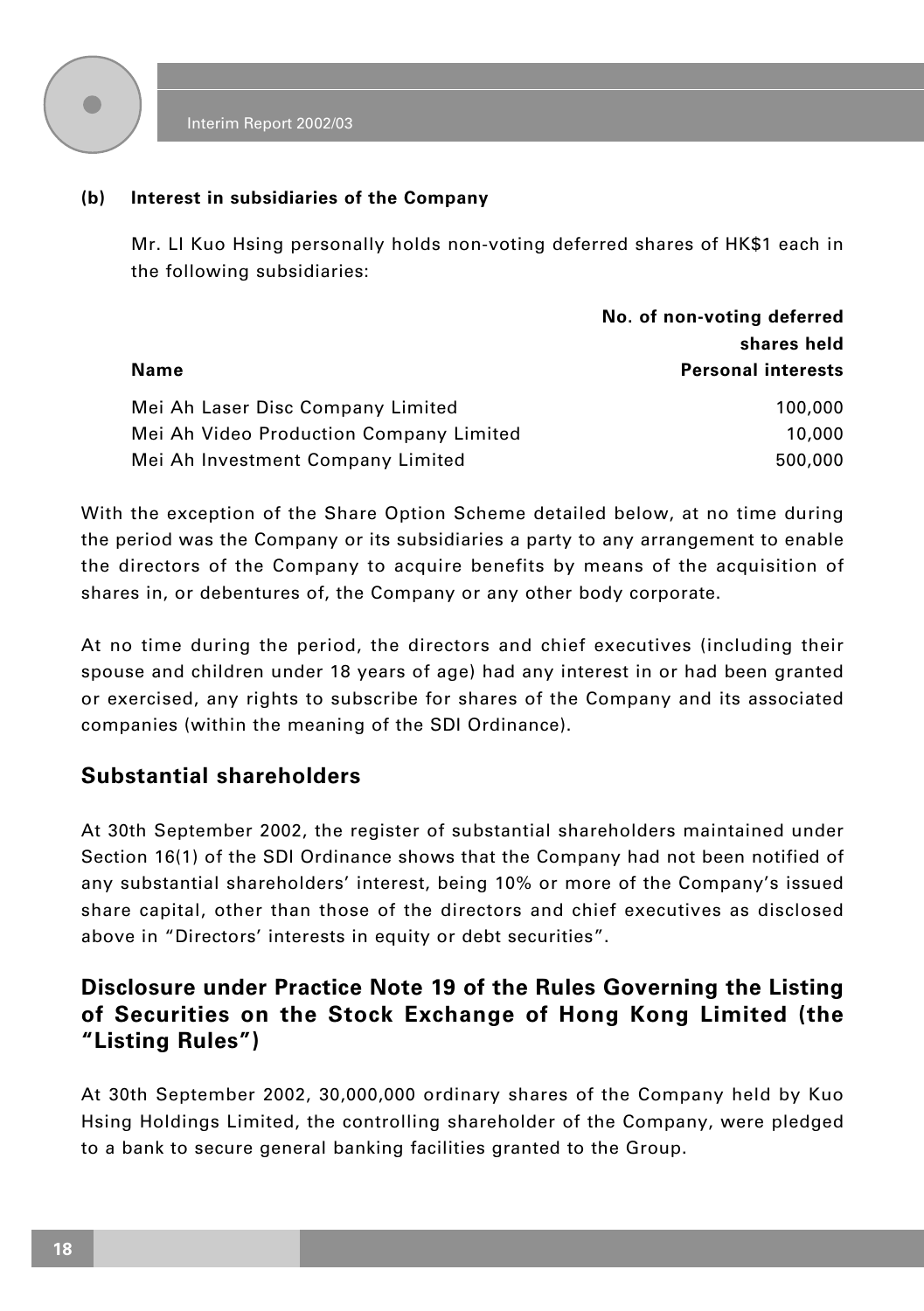### **Share option scheme**

Details of the share option scheme approved by the shareholders of the Company on 24th September 1993 were disclosed in the Company's annual report for the year ended 31st March 2002.

During the period, all outstanding options as at 1st April 2002 were expired.

## **Compliance with the Code of Best Practice of the Listing Rules**

None of the directors of the Company is aware of any information which would indicate that the Group is not, or was not, in compliance with the Code of Best Practice as set out in Appendix 14 of the Listing Rules at any time during the six months ended 30th September 2002.

### **Purchase, sale or redemption of shares**

The Company has not redeemed any of its shares during the period. Neither the Company nor any of its subsidiaries has purchased or sold any of the Company's shares during the period.

## **Audit committee**

The Audit Committee has reviewed with management the accounting principles and practices adapted by the Group and discussed financial reporting matters, including a review of the unaudited interim condensed accounts for the six months ended 30th September 2002.

> On behalf of the Board **Li Kuo Hsing** Chairman

Hong Kong, 20th December 2002